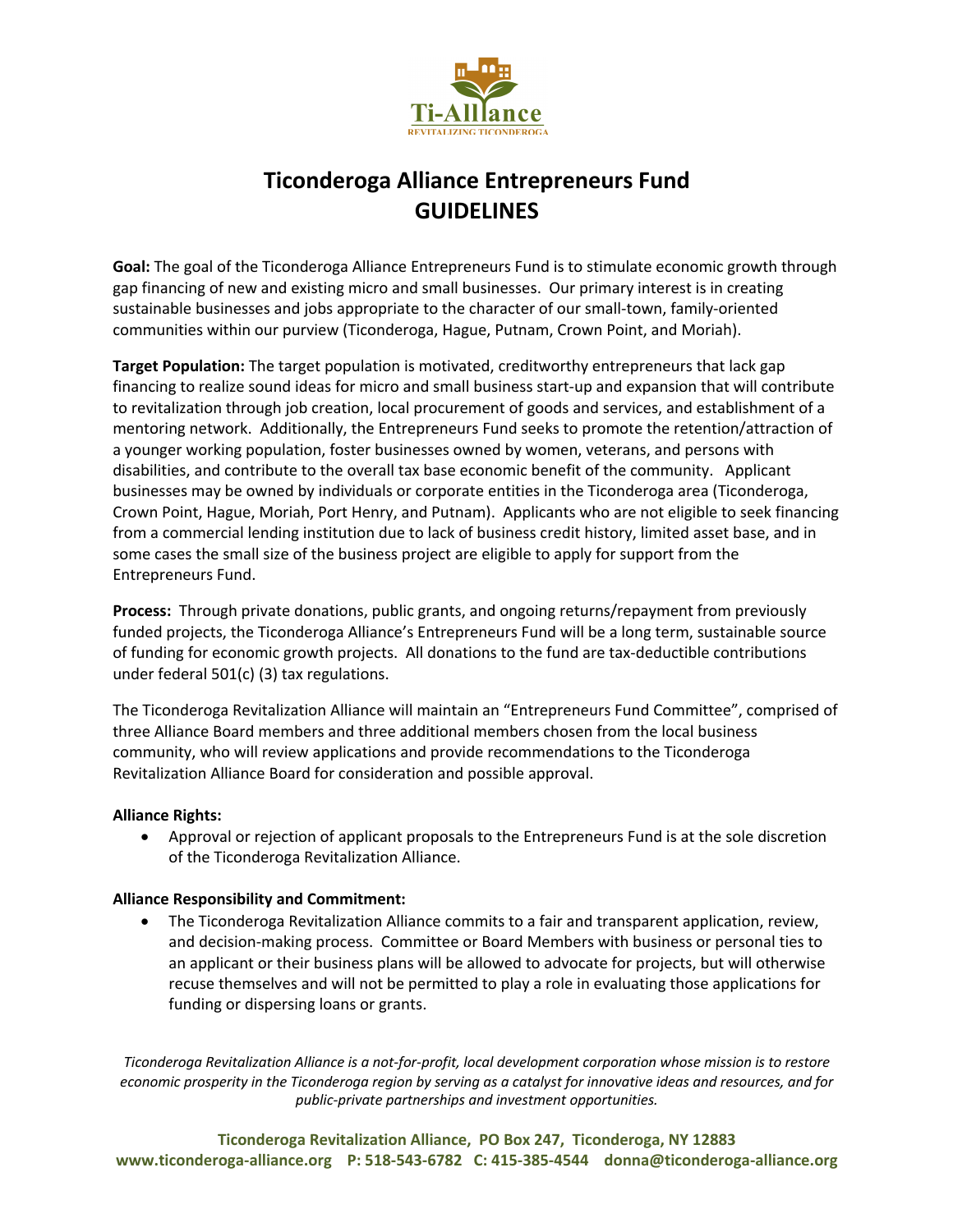#### **Expectation of Applicants:**

- Applicants will be required to submit and present a "Pitch Deck" (an overview of project/business goals and aspirations) using a mandatory outline provided by the Entrepreneurs Fund Committee to obtain initial feedback and potential guidance.
- Applicants will then be expected to submit a full business plan for consideration by the Entrepreneurs Fund Committee. If the applicant requires assistance in preparing a business plan, the Committee may engage with the applicant to create one, or refer the applicant to the Small Business Development Center for similar assistance.
- Applicants will be expected to initially cover at least 50% of project/business expenses "out of pocket". Entrepreneurs Fund loans and/or grants will then be paid in increments to reimburse the applicant for acceptable expenses (receipts will be required).
- Applicants are expected to have "skin in the game". Applicants will invest in the project/business from their own sources – target will be 25% of the amount of the loan requested of the Entrepreneurs Fund, although a lower percentage may be acceptable if approved by the Committee.
- Applicants will be contractually bound to engage a Certified Public Accountant and to share financial statements with the Alliance on a pre-determined schedule or upon request.

### **Financing:**

- The Alliance will seek arms-length but formal support from a local financial institution to
	- o Check credit history of applicants
	- $\circ$  Provide up-to-date business loan rates from which the Alliance can benchmark its own lending terms.
- The Alliance maintains the right to alter the terms of Fund loans and grants on a case-by-case basis depending upon applicant needs, project risk level, special circumstances, etc. These changes will be presented to the applicant in a Term Sheet and agreed upon in writing prior to any approval.
- In every case, the Alliance will seek security for its investment, and build that into the contractual obligations of the applicant. Security can take the form of collateral, partial ownership of the business, or other forms deemed acceptable and binding by the Alliance.
- When providing **loans**, the Alliance intends to assess risk of proposals and use the following guidelines in structuring loan conditions:

|                                              | <b>Low Risk</b>                                                                              | <b>Moderate Risk</b>                                                                                     | <b>High Risk</b>                                                                                         |
|----------------------------------------------|----------------------------------------------------------------------------------------------|----------------------------------------------------------------------------------------------------------|----------------------------------------------------------------------------------------------------------|
| Loan type                                    | Loan requiring<br>repayment of principle<br>plus interest over a<br>term set by the Alliance | Loan requiring<br>repayment of a<br>multiple of original<br>principal over a term<br>set by the Alliance | Loan requiring<br>repayment of a<br>multiple of original<br>principal over a term<br>set by the Alliance |
| Interest rate                                | Loan interest rate set<br>by the Alliance                                                    | Not applicable except<br>during ramp up period<br>(see ramp-up<br>conditions below)                      | Not applicable except<br>during ramp up period<br>(see ramp-up<br>conditions below)                      |
| Payback: "multiple" of<br>original principal | <b>NA</b>                                                                                    | $1.5 - 2x$                                                                                               | 3x                                                                                                       |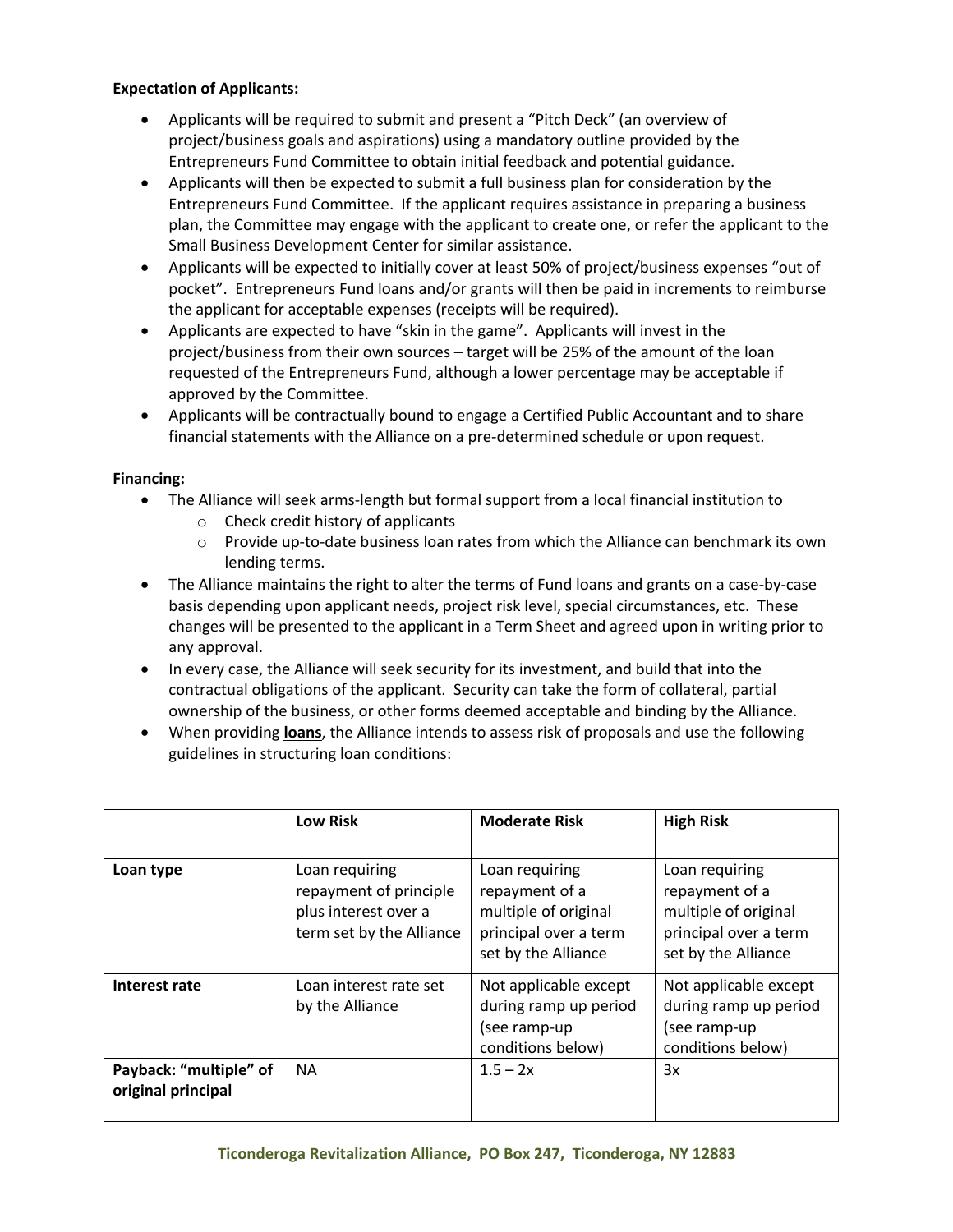| Ramp up period (short<br>duration special terms<br>to help business get<br>started) | 2-3 years                      | 2-3 years                                                                                                                                           | 2-3 years                                                                                                                                           |
|-------------------------------------------------------------------------------------|--------------------------------|-----------------------------------------------------------------------------------------------------------------------------------------------------|-----------------------------------------------------------------------------------------------------------------------------------------------------|
| <b>Ramp up conditions</b>                                                           | Interest only for 2-3<br>years | Interest only (rate set<br>by the Alliance) for first<br>year, monthly<br>payments begin in year<br>2 and ramped up to full<br>amount after 3 years | Interest only (rate set<br>by the Alliance) for first<br>year, monthly<br>payments begin in year<br>2 and ramped up to full<br>amount after 3 years |
| <b>Total term of loan</b>                                                           | 5 years                        | 10 years                                                                                                                                            | 10 years                                                                                                                                            |
| <b>Loan Amount</b>                                                                  | $$5,000 - $30,000$             | \$5,000 - \$30,000                                                                                                                                  | \$5,000 - \$30,000                                                                                                                                  |
| <b>Administrative Fee</b>                                                           | 5% of loan amount              | 5% of loan amount                                                                                                                                   | 5% of loan amount                                                                                                                                   |

Note: The information in this table are guidelines. All conditions, including payback "multiple", interest rates, ramp-up expectations and milestones, etc. are at the discretion of the Entrepreneurs Fund Committee and will be spelled out in a business contract prior to final agreement between the Committee and Applicant.

• In cases in which the Alliance is able to provide **grants** rather than loans, it will not expect repayment. Grants will only be considered in special cases. Such cases may include, but are not limited to, helping businesses respond to "act of god" issues (example: storm damage) or in cases where multiple new and permanent jobs are to be created.

## **Application Process:**

- 1. Applicants will submit an application to the Entrepreneur's Fund Committee via mail to Ticonderoga Revitalization Alliance, P.O. Box 247, Ticonderoga, NY 12883, or via email to the Executive Director at donna@ticonderoga-alliance.org.
- 2. The Entrepreneurs Fund Committee will contact the applicant to confirm receipt of application and invite them to present to the committee.
- 3. Applicants will submit a Pitch Deck (and business plan, if available) in hard copy or electronic form to the Entrepreneur Fund Committee at least 7 days prior to meeting with the Committee. Applicants will then schedule a meeting with the Committee at a time of mutual convenience and present their Pitch Deck/Business Plan.
- 4. Follow up issues (questions, potential gaps in planning, additional info needed, etc.) which arise during the initial meeting will then be pursued by the applicant and resolved to the satisfaction of the Committee. This may require additional meetings or conference calls.
- 5. Applications for funding will be evaluated by the Entrepreneur Fund Committee using a standardized evaluation rubric.
- 6. Applications deemed worthy of approval will be sent by the Fund Committee to the Ticonderoga Alliance Board of Directors, along with recommendations for fund level and terms, for their consideration and possible final approval.
- 7. Upon final approval by the Board of Directors, the Executive Director of the Alliance will execute the agreement with the applicant.

**Ticonderoga Revitalization Alliance, PO Box 247, Ticonderoga, NY 12883**